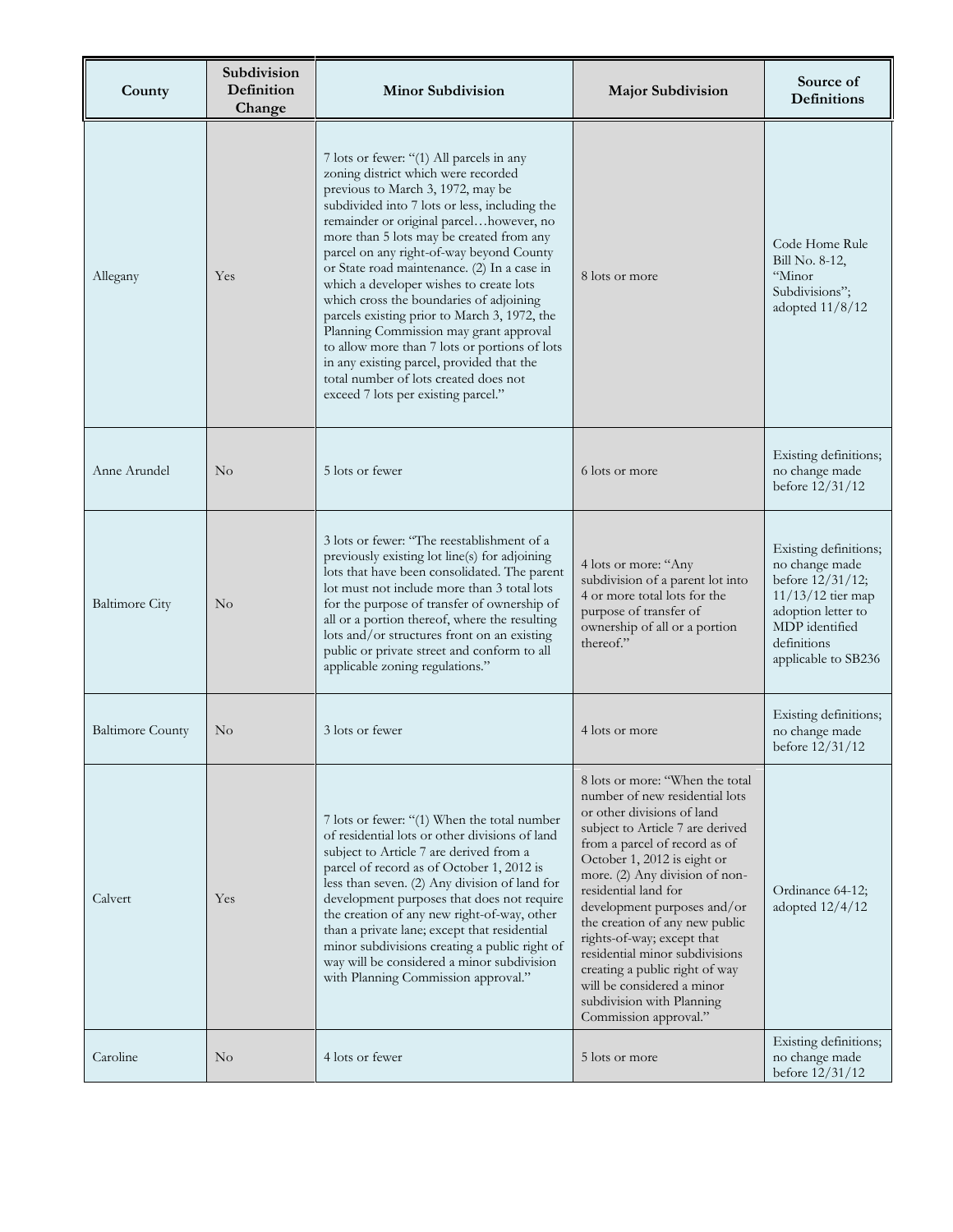| County       | Subdivision<br>Definition<br>Change | <b>Minor Subdivision</b>                                                                                                                                                                                                                                                                                                                                                                                                                                                                                                                                                                                                                                                                                                                                                                                                                                                                                            | <b>Major Subdivision</b>                                                                                                                                                                                                                                                        | Source of<br><b>Definitions</b>                              |
|--------------|-------------------------------------|---------------------------------------------------------------------------------------------------------------------------------------------------------------------------------------------------------------------------------------------------------------------------------------------------------------------------------------------------------------------------------------------------------------------------------------------------------------------------------------------------------------------------------------------------------------------------------------------------------------------------------------------------------------------------------------------------------------------------------------------------------------------------------------------------------------------------------------------------------------------------------------------------------------------|---------------------------------------------------------------------------------------------------------------------------------------------------------------------------------------------------------------------------------------------------------------------------------|--------------------------------------------------------------|
| Carroll      | Yes                                 | 7 lots or fewer: "A septic minor subdivision<br>will be defined as up to 7 new lots for<br>purposes of the applicability of Health<br>Department approval of on-site disposal<br>systems."                                                                                                                                                                                                                                                                                                                                                                                                                                                                                                                                                                                                                                                                                                                          | 8 lots or more                                                                                                                                                                                                                                                                  | Ordinance No.<br>2012-10; adopted<br>12/20/12                |
| Cecil County | $\rm No$                            | 4 lots or fewer                                                                                                                                                                                                                                                                                                                                                                                                                                                                                                                                                                                                                                                                                                                                                                                                                                                                                                     | 5 lots or more                                                                                                                                                                                                                                                                  | Existing definitions;<br>no change made<br>before $12/31/12$ |
| Charles      | Yes                                 | 7 lots or fewer: "a minor subdivision is a<br>subdivision of land which does not involve<br>any of the following:<br>The creation of more than a total<br>i.<br>of five (5) lots, from a parcel that was in<br>existence on June 15, 1976, or seven $(7)$ lots<br>from a parcel, residue or remainder in<br>existence on December 31, 2012; provided<br>that any lot resulting from a recorded deed<br>or subdivision plat prior to December 31,<br>2012, cannot be considered a 'parcel' for<br>purposes of this section.<br>ii.<br>The creation of any new public<br>streets proposed as part of a private<br>development.<br>iii.<br>The extension of a public water<br>or sewer system proposed as part of a<br>private development.<br>The installation of off-site<br>iv.<br>drainage improvements through one or<br>more lots to serve one or more other lots<br>proposed as part of a private development." | 8 lots or more                                                                                                                                                                                                                                                                  | Bill No. 2012--12;<br>adopted 12/28/12                       |
| Dorchester   | Yes                                 | 7 lots or fewer: "The division of a single lot,<br>tract or parcel of land existing as of April 1,<br>1995 into seven (7) or fewer lots, tracts or<br>parcels of land, either all at one time or lot<br>by lot."                                                                                                                                                                                                                                                                                                                                                                                                                                                                                                                                                                                                                                                                                                    | 8 lots or more: "All<br>subdivisions not classified as<br>minor subdivisions including,<br>but not limited to, the division<br>of a single lot, tract or parcel<br>into eight (8) or more lots."                                                                                | Bill No. 2012-6;<br>adopted $11/21/12$                       |
| Frederick    | $\rm No$                            | 5 lots or fewer                                                                                                                                                                                                                                                                                                                                                                                                                                                                                                                                                                                                                                                                                                                                                                                                                                                                                                     | 6 lots or more                                                                                                                                                                                                                                                                  | Existing definitions;<br>no change made<br>before $12/31/12$ |
| Garrett      | Yes                                 | 7 lots or fewer: "For purposes of<br>implementation of Section 9-206(A)(6) of<br>the Environment Article as amended by the<br>Sustainable Growth and Agricultural<br>Preservation Act of 2012 only, a subdivision<br>which results in a maximum of 7 new<br>residential lots of any permitted size in<br>addition to the one pre-existing parent lot.                                                                                                                                                                                                                                                                                                                                                                                                                                                                                                                                                               | 8 lots or more                                                                                                                                                                                                                                                                  | Resolution 2012-14;<br>adopted $8/7/12$                      |
| Harford      | Yes                                 | 7 lots or fewer                                                                                                                                                                                                                                                                                                                                                                                                                                                                                                                                                                                                                                                                                                                                                                                                                                                                                                     | 8 lots or more: "Major<br>subdivision is defined as a<br>residential subdivision of a<br>parcel as it existed on<br>December 31, 2012, that is<br>greater than 7 lots for the<br>purpose of the Maryland<br>Sustainable Growth and<br>Agricultural Preservation Act of<br>2012" | Bill 12-50; adopted<br>12/18/12                              |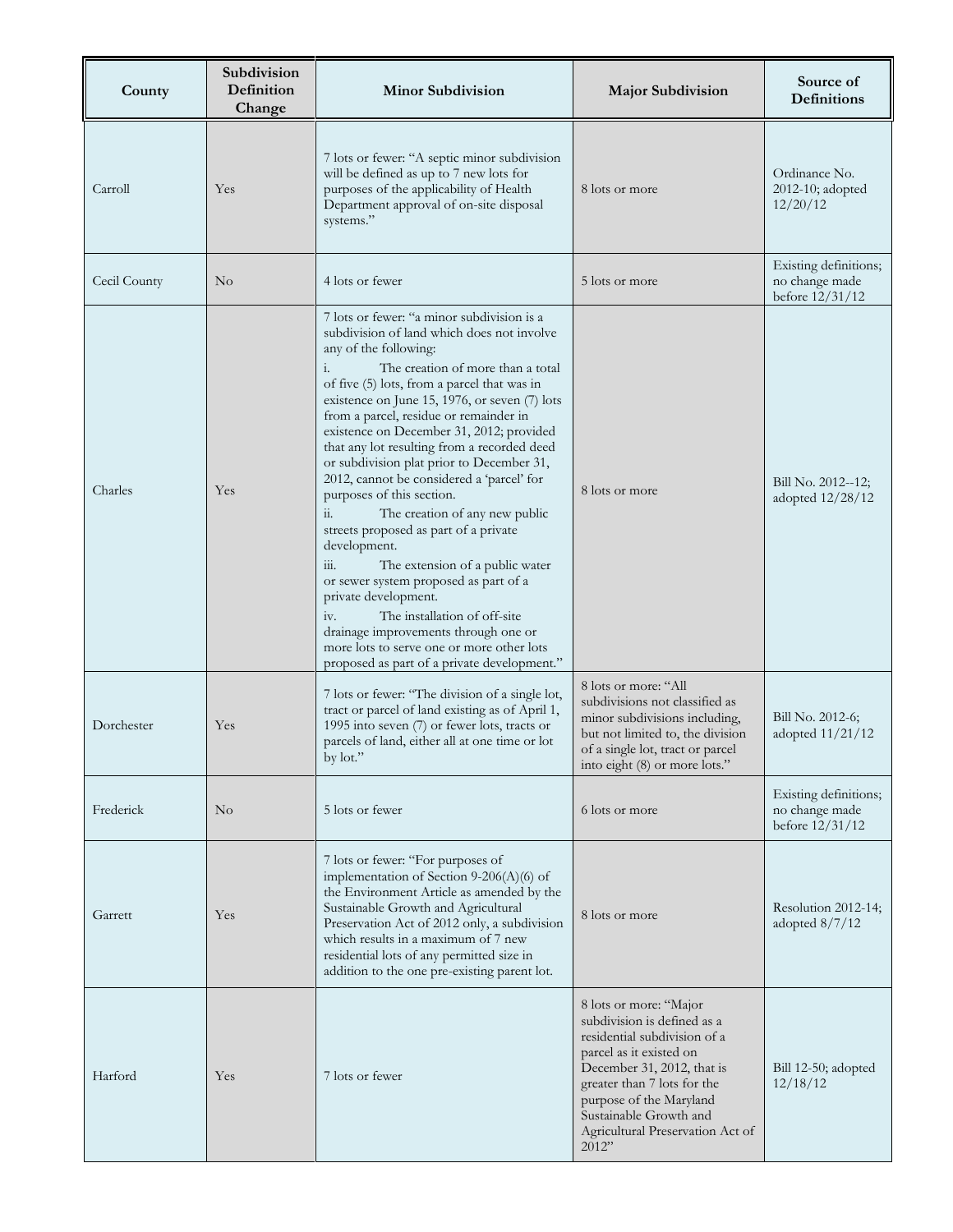| County          | Subdivision<br>Definition<br>Change | <b>Minor Subdivision</b>                                                                                                                                                                                                                                                                                                                                                                                                                                                                                                                                 | <b>Major Subdivision</b>                                                                                                                                  | Source of<br>Definitions                                         |
|-----------------|-------------------------------------|----------------------------------------------------------------------------------------------------------------------------------------------------------------------------------------------------------------------------------------------------------------------------------------------------------------------------------------------------------------------------------------------------------------------------------------------------------------------------------------------------------------------------------------------------------|-----------------------------------------------------------------------------------------------------------------------------------------------------------|------------------------------------------------------------------|
| Howard          | No                                  | 4 lots or fewer                                                                                                                                                                                                                                                                                                                                                                                                                                                                                                                                          | 5 lots or more                                                                                                                                            | Existing definitions;<br>no change made<br>before $12/31/12$     |
| Kent            | Yes                                 | 7 lots or fewer: "Any subdivision containing<br>seven [or] fewer lots, parcels, sites, or other<br>divisions of land"                                                                                                                                                                                                                                                                                                                                                                                                                                    | 8 lots or more: "Any<br>subdivision containing eight or<br>more lots, parcels, sites, or<br>other divisions of land"                                      | Code Home Rule<br>Bill No. 3-2012;<br>October 16, 2012           |
| Montgomery      | Yes                                 | 7 lots or fewer: "In this subsection [Sec. 50-<br>35(e)]a subdivision that would create 7 or<br>fewer residential building lots"                                                                                                                                                                                                                                                                                                                                                                                                                         | 8 lots or more: "In this<br>subsection [Sec. 50-35(e)]a<br>subdivision that would create 8<br>or more residential building<br>$\text{lots}$ "             | Ordinance No. 17-<br>20; adopted<br>9/18/12                      |
| Prince George's | Yes                                 | 7 lots or fewer: "On or after October 1,<br>2012 in Sustainable Growth Tier IV seven<br>(7) or fewer lots in a one-family residential<br>zone, which may also propose remainder<br>parcel(s) restricted to agricultural uses"                                                                                                                                                                                                                                                                                                                            | 8 lots or more                                                                                                                                            | $CB-104-2012;$<br>adopted 11/20/12                               |
| Queen Anne's    | Yes                                 | 7 lots or fewer: "The subdivision of land<br>into no more than seven lots, including the<br>creation of any required easement or rights-<br>of-way"                                                                                                                                                                                                                                                                                                                                                                                                      | 8 lots or more                                                                                                                                            | County Ordinance<br>12-14; adopted<br>10/9/12                    |
| Somerset        | Yes                                 | 7 lots or fewer: "division of [a] single lot,<br>tract or parcel of land into seven or fewer<br>additional lots, tracts, or parcels of land for<br>the purpose, whether immediate or future,<br>of transfer of ownership or of building<br>development, provided the lots, tracts or<br>parcels of land thereby created have<br>frontage on an improved community street<br>or streets or on an approved private road or<br>street and providing further that there is not<br>created by the subdivision any new street or<br>streets."                  | 8 lots or more                                                                                                                                            | Ordinance #396 as<br>amended and<br>revised; adopted<br>11/20/12 |
| St. Mary's      | Yes                                 | 7 lots or fewer: "The division of a parcel of<br>record or lot which creates one (1) to seven<br>$(7)$ lots"                                                                                                                                                                                                                                                                                                                                                                                                                                             | 8 lots or more: "Any<br>subdivision containing eight (8)<br>or more lots"                                                                                 | Ordinance No.<br>2012-71; adopted<br>12/4/12                     |
| Talbot          | Yes                                 | 7 lots or fewer (new subdivision type<br>created "Small Scale Subdivision):<br>"Subdivisions, Small Scale - this term<br>includes all of the following types of<br>subdivisions located in Tier II which are not<br>served by public sewerage and in Tier IV:<br>A. A subdivision of four or more new<br>parcels or lots, but no more than seven new<br>parcels or lots. B. Subdivision(s) that<br>result(s) in the cumulative creation of four<br>or more lots, but not more than a total of<br>seven new parcels or lots from the original<br>parcel." | 8 lots or more (see Small Scale)<br>Subdivision definition)                                                                                               | <b>Bill 1227</b> as<br>amended; adopted<br>12/11/12              |
| Washington      | Yes                                 | 7 lots or fewer: "Division of a lot, tract, or<br>parcel into seven (7) or less for the<br>immediate or future transfer of property<br>ownership."                                                                                                                                                                                                                                                                                                                                                                                                       | 8 lots or more: "Division of a<br>lot, tract, or parcel into eight (8)<br>or more lots for the immediate<br>or future transfer of property<br>ownership." | Ordinance No.<br>ORD-2012-41;<br>adopted 12/18/12                |
| Wicomico        | Yes                                 | 7 lots or fewer: "any subdivision that may<br>contain up to seven or fewer lots, plats, sites<br>or other division of land to be served by<br>individual on-site sewerage disposal<br>systems. Minor subdivisions other than<br>those excluded in Section 200-3A shall be<br>subject to all set aside requirements."                                                                                                                                                                                                                                     | 8 lots or more                                                                                                                                            | Bill 2012-10;<br>adopted 10/16/12                                |